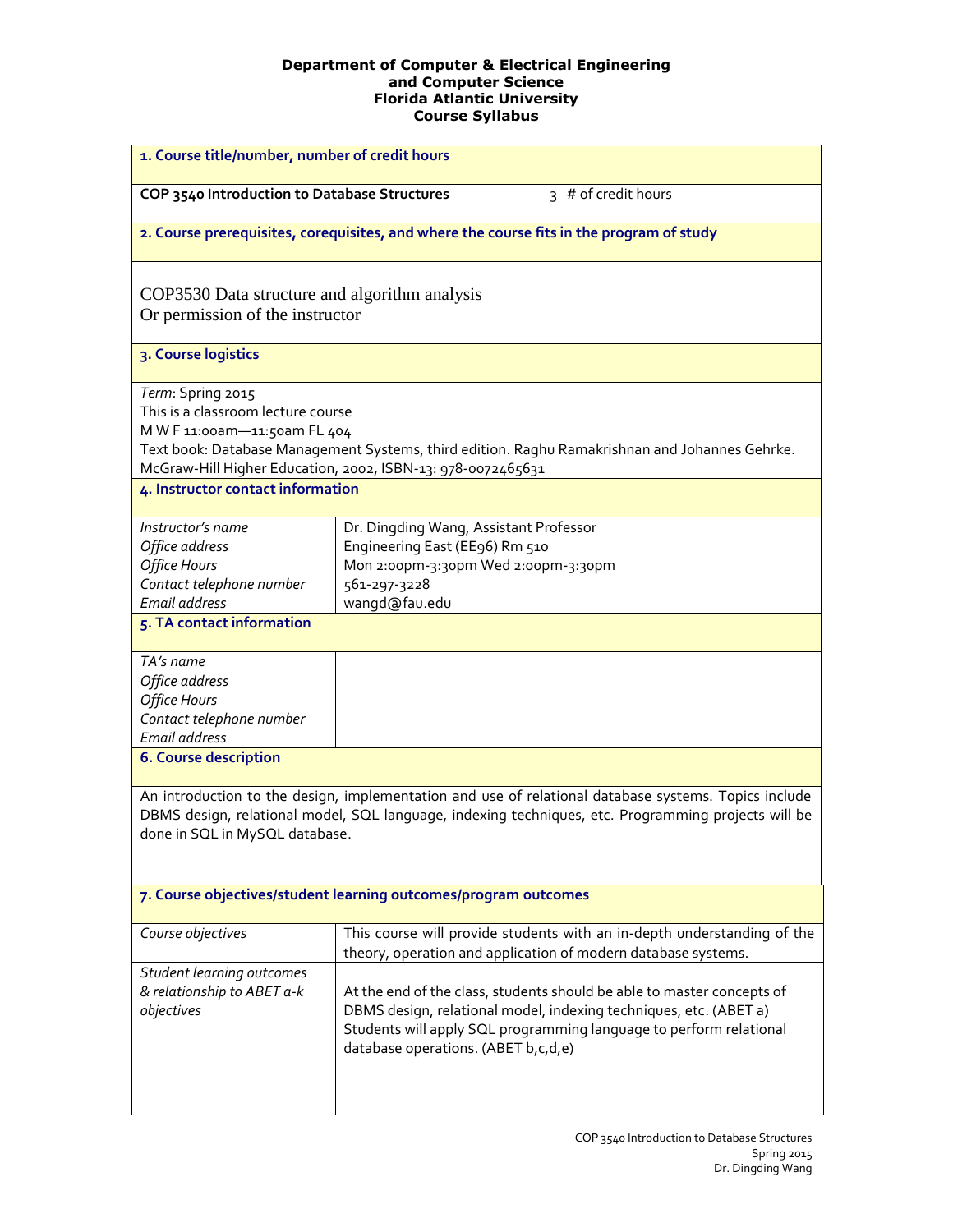## **Department of Computer & Electrical Engineering and Computer Science Florida Atlantic University**

|                                                                                                                                                                                                                                                                                                                                                                                                                                                                                                                                                                                                                                                                                                                   | <b>Course Syllabus</b>                                                                                     |  |  |  |
|-------------------------------------------------------------------------------------------------------------------------------------------------------------------------------------------------------------------------------------------------------------------------------------------------------------------------------------------------------------------------------------------------------------------------------------------------------------------------------------------------------------------------------------------------------------------------------------------------------------------------------------------------------------------------------------------------------------------|------------------------------------------------------------------------------------------------------------|--|--|--|
|                                                                                                                                                                                                                                                                                                                                                                                                                                                                                                                                                                                                                                                                                                                   |                                                                                                            |  |  |  |
| 8. Course evaluation method                                                                                                                                                                                                                                                                                                                                                                                                                                                                                                                                                                                                                                                                                       |                                                                                                            |  |  |  |
| Homework - 40%<br>Midterm - 20%<br>Projects - 20%<br>$Final - 20%$                                                                                                                                                                                                                                                                                                                                                                                                                                                                                                                                                                                                                                                | Note: The minimum grade required to pass the<br>course is D.                                               |  |  |  |
| 9. Course grading scale                                                                                                                                                                                                                                                                                                                                                                                                                                                                                                                                                                                                                                                                                           |                                                                                                            |  |  |  |
| <b>Grading Scale:</b><br>90 and above: "A", 87-89: "A-", 83-86: "B+", 80-82: "B", 77-79: "B-", 73-76: "C+", 70-72: "C", 67-69: "C-",<br>63-66: "D+", 60-62: "D", 51-59: "D-", 50 and below: "F."                                                                                                                                                                                                                                                                                                                                                                                                                                                                                                                  |                                                                                                            |  |  |  |
| 10. Policy on makeup tests, late work, and incompletes                                                                                                                                                                                                                                                                                                                                                                                                                                                                                                                                                                                                                                                            |                                                                                                            |  |  |  |
| Makeup exams are given only if there is solid evidence of a medical or otherwise serious emergency<br>that prevented the student from participating in the exam.                                                                                                                                                                                                                                                                                                                                                                                                                                                                                                                                                  |                                                                                                            |  |  |  |
| Assignments are to be submitted on time, with possible point penalties for late submissions. In no case<br>will an assignment be accepted after the graded papers for that assignment have been returned to the<br>students. However, appropriate accommodations will be made for students having a valid medical<br>excuse for being unable to work on an assignment during its two to three week period.                                                                                                                                                                                                                                                                                                        |                                                                                                            |  |  |  |
| Unless there is solid evidence of medical or otherwise serious emergency situation, incomplete grades<br>will not be given.                                                                                                                                                                                                                                                                                                                                                                                                                                                                                                                                                                                       |                                                                                                            |  |  |  |
| 11. Special course requirements                                                                                                                                                                                                                                                                                                                                                                                                                                                                                                                                                                                                                                                                                   |                                                                                                            |  |  |  |
| None.                                                                                                                                                                                                                                                                                                                                                                                                                                                                                                                                                                                                                                                                                                             |                                                                                                            |  |  |  |
| 12. Classroom etiquette policy                                                                                                                                                                                                                                                                                                                                                                                                                                                                                                                                                                                                                                                                                    |                                                                                                            |  |  |  |
| University policy requires that in order to enhance and maintain a productive atmosphere for education,                                                                                                                                                                                                                                                                                                                                                                                                                                                                                                                                                                                                           | personal communication devices, such as cellular phones and laptops, are to be disabled in class sessions. |  |  |  |
| 13. Disability policy statement                                                                                                                                                                                                                                                                                                                                                                                                                                                                                                                                                                                                                                                                                   |                                                                                                            |  |  |  |
| In compliance with the Americans with Disabilities Act (ADA), students who require special<br>accommodations due to a disability to properly execute coursework must register with the Office for<br>procedures.                                                                                                                                                                                                                                                                                                                                                                                                                                                                                                  | Students with Disabilities (OSD) located in Boca Raton campus, SU 133 (561) 297-3880 and follow all OSD    |  |  |  |
| 14. Honor code policy                                                                                                                                                                                                                                                                                                                                                                                                                                                                                                                                                                                                                                                                                             |                                                                                                            |  |  |  |
| Students at Florida Atlantic University are expected to maintain the highest ethical standards. Academic<br>dishonesty is considered a serious breach of these ethical standards, because it interferes with the<br>university mission to provide a high quality education in which no student enjoys unfair advantage over<br>any other. Academic dishonesty is also destructive of the university community, which is grounded in a<br>system of mutual trust and place high value on personal integrity and individual responsibility. Harsh<br>penalties are associated with academic dishonesty. See University Regulation 4.001 at<br>www.fau.edu/regulations/chapter4/4.001_Code_of_Academic_Integrity.pdf |                                                                                                            |  |  |  |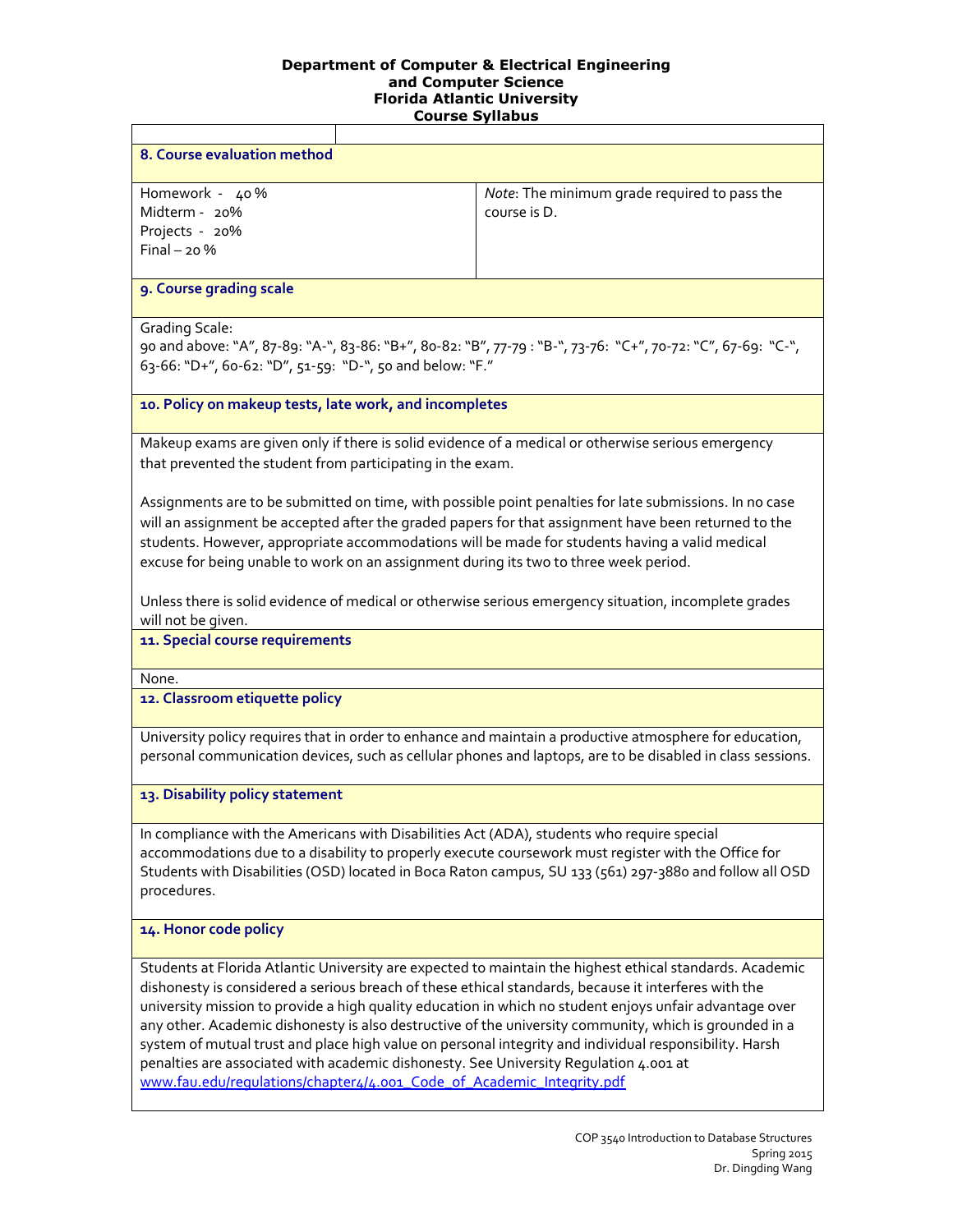#### **Department of Computer & Electrical Engineering and Computer Science Florida Atlantic University Course Syllabus**

### **15. Required texts/reading**

None. Below are references.

Database Management Systems, third edition. Raghu Ramakrishnan and Johannes Gehrke. McGraw-Hill Higher Education,2002, ISBN-13: 978-0072465631 Lecture slides, hands-out and notes

### **16. Supplementary/recommended readings**

Ramez Elmasri and Shamkant B. Navathe Fundamentals of Database Systems. Fourth Edition, Addison-Wesley, 2004. ISBN 0-321-12226-7.

Abraham Silberschatz, Henry F. Korth and S. Sudarshan. Database System Concepts. Fourth Edition. McGraw Hill, 2004. ISBN 0-07-255481-9.

### **17. Course topical outline, including dates for exams/quizzes, papers, completion of reading**

| <b>Topics</b>                 | Chapters                          |
|-------------------------------|-----------------------------------|
| Introduction                  | 1                                 |
| DBMS design, ER model         | 2                                 |
| <b>Relational model</b>       | 3                                 |
| Relational algebra & calculus | 4                                 |
| <b>SQL</b>                    | 5                                 |
| <b>Midterm and review</b>     |                                   |
| File organization and storage | 8 and 9                           |
| Indexing techniques           | 10 and 11                         |
| <b>Transaction management</b> | 16                                |
| Concurrency & crash recovery  | 17 and 18                         |
| <b>Normalization</b>          | 19                                |
| Latest trends in database     | Selected parts in chapter 25 - 28 |
| <b>Final exam</b>             |                                   |

# **COP 3540: Introduction to Database Structures - Spring 2015**

## **Description:**

This course teaches an introduction to the design, implementation and use of relational database systems. Topics include DBMS design, relational model, SQL language, indexing techniques, etc. Programming projects will be done in SQL in MySQL database.

### **Textbook:**

Database Management Systems, third edition. Raghu Ramakrishnan and Johannes Gehrke. McGraw-Hill Higher Education, 2002, ISBN-13: 978-0072465631 **Instructor:** 

Dingding Wang, [wangd@fau.edu](mailto:wangd@fau.edu)

## **Goal:**

This course will provide students with an in-depth understanding of the theory, operation and application of modern database systems. At the end of the class, students should be able to master concepts of DBMS design, relational model, indexing techniques, etc. Students will form teams and apply SQL programming language to perform relational database operations. Presentations will be given by students to discuss their projects.